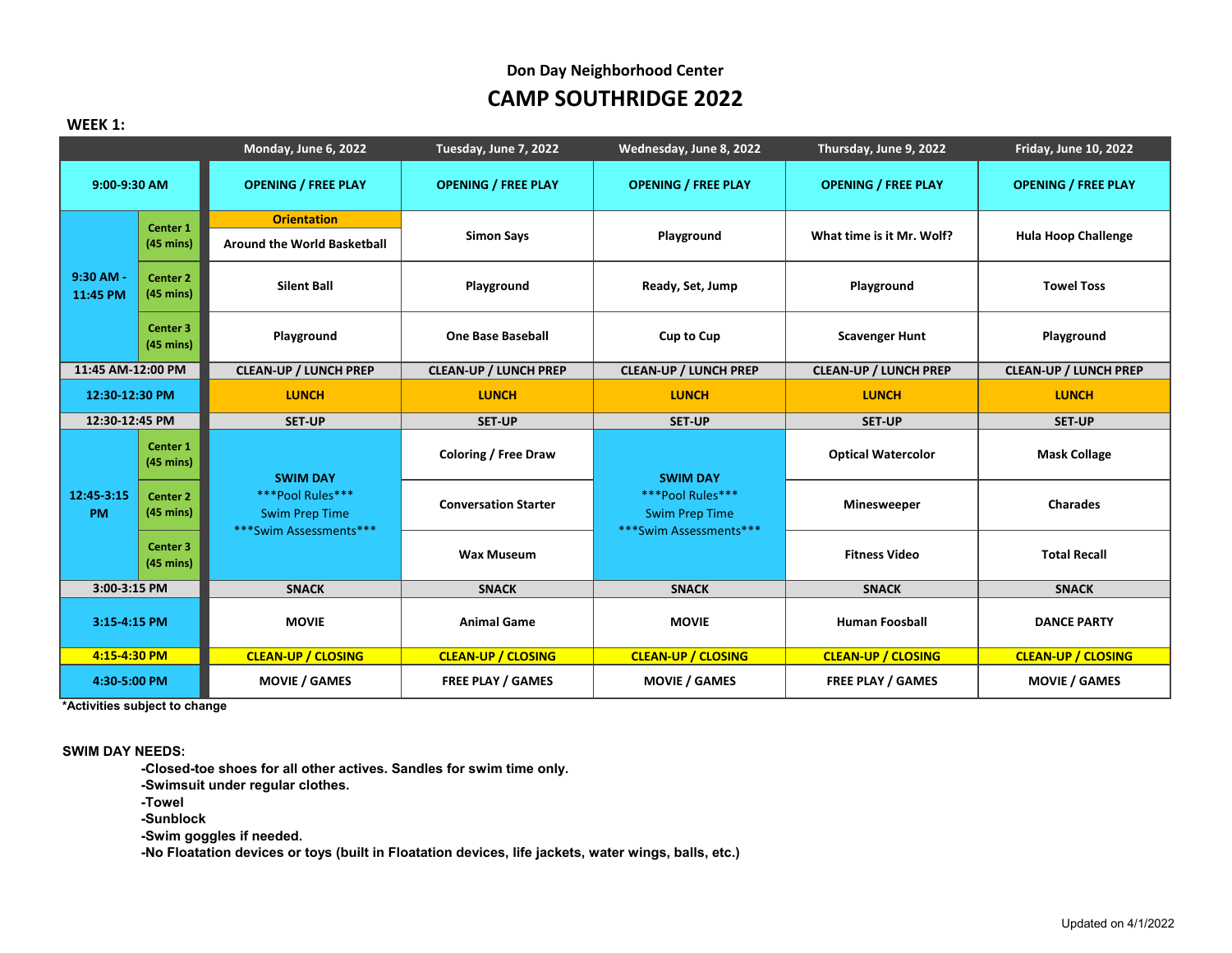#### **WEEK 2:**

|                         |                                            | Monday, June 13, 2022                                                                  | Tuesday, June 14, 2022       | Wednesday, June 15, 2022                                            | Thursday, June 16, 2022      | <b>Friday, June 17, 2022</b> |
|-------------------------|--------------------------------------------|----------------------------------------------------------------------------------------|------------------------------|---------------------------------------------------------------------|------------------------------|------------------------------|
| 9:00-9:30 AM            |                                            | <b>OPENING / FREE PLAY</b>                                                             | <b>OPENING / FREE PLAY</b>   | <b>OPENING / FREE PLAY</b>                                          | <b>OPENING / FREE PLAY</b>   | <b>OPENING / FREE PLAY</b>   |
|                         | Center <sub>1</sub>                        | <b>Orientation</b>                                                                     |                              |                                                                     |                              |                              |
| 9:30 AM -<br>11:45 PM   | $(45 \text{ mins})$                        | <b>Kick Ball</b>                                                                       | <b>Nature Scavenger Hunt</b> | Playground                                                          | <b>Freeze Dance</b>          | Dodge Ball                   |
|                         | Center 2<br>$(45 \text{ mins})$            | <b>Water Balloon Relay</b>                                                             | Playground                   | <b>Capture the Flag</b>                                             | Playground                   | <b>Basketball</b>            |
|                         | Center 3<br>$(45 \text{ mins})$            | Playground                                                                             | <b>One Base Baseball</b>     | <b>Water Balloon Toss</b>                                           | <b>Cup to Cup</b>            | Playground                   |
| 11:45 AM-12:00 PM       |                                            | <b>CLEAN-UP / LUNCH PREP</b>                                                           | <b>CLEAN-UP / LUNCH PREP</b> | <b>CLEAN-UP / LUNCH PREP</b>                                        | <b>CLEAN-UP / LUNCH PREP</b> | <b>CLEAN-UP / LUNCH PREP</b> |
| 12:30-12:30 PM          |                                            | <b>LUNCH</b>                                                                           | <b>LUNCH</b>                 | <b>LUNCH</b>                                                        | <b>LUNCH</b>                 | <b>LUNCH</b>                 |
| 12:30-12:45 PM          |                                            | <b>SET-UP</b>                                                                          | <b>SET-UP</b>                | <b>SET-UP</b>                                                       | <b>SET-UP</b>                | <b>SET-UP</b>                |
|                         | Center 1<br>$(45 \text{ mins})$            | <b>SWIM DAY</b><br>***Pool Rules***<br><b>Swim Prep Time</b><br>***Swim Assessments*** | Red Light, Green Light       | <b>SWIM DAY</b>                                                     | <b>Puzzles</b>               | <b>Make Your Own Puppet</b>  |
| 12:45-3:15<br><b>PM</b> | Center <sub>2</sub><br>$(45 \text{ mins})$ |                                                                                        | <b>Inventions</b>            | ***Pool Rules***<br><b>Swim Prep Time</b><br>***Swim Assessments*** | <b>Mad Scientist Glasses</b> | <b>Clothspin Fish Puppet</b> |
|                         | Center 3<br>$(45 \text{ mins})$            |                                                                                        | <b>Coloring / Free Draw</b>  |                                                                     | <b>Charades</b>              | <b>Puppet Show Video</b>     |
| 3:00-3:15 PM            |                                            | <b>SNACK</b>                                                                           | <b>SNACK</b>                 | <b>SNACK</b>                                                        | <b>SNACK</b>                 | <b>SNACK</b>                 |
| 3:15-4:15 PM            |                                            | <b>MOVIE</b>                                                                           | <b>Human Foosball</b>        | <b>MOVIE</b>                                                        | <b>Mad Libs</b>              | <b>DANCE PARTY</b>           |
| 4:15-4:30 PM            |                                            | <b>CLEAN-UP / CLOSING</b>                                                              | <b>CLEAN-UP / CLOSING</b>    | <b>CLEAN-UP / CLOSING</b>                                           | <b>CLEAN-UP / CLOSING</b>    | <b>CLEAN-UP / CLOSING</b>    |
| 4:30-5:00 PM            |                                            | <b>MOVIE / GAMES</b>                                                                   | <b>FREE PLAY / GAMES</b>     | <b>MOVIE / GAMES</b>                                                | <b>FREE PLAY / GAMES</b>     | <b>MOVIE / GAMES</b>         |

**\*Activities subject to change**

**SWIM DAY NEEDS:**

**-Closed-toe shoes for all other actives. Sandles for swim time only.**

**-Swimsuit under regular clothes.**

**-Towel**

**-Sunblock**

**-Swim goggles if needed.**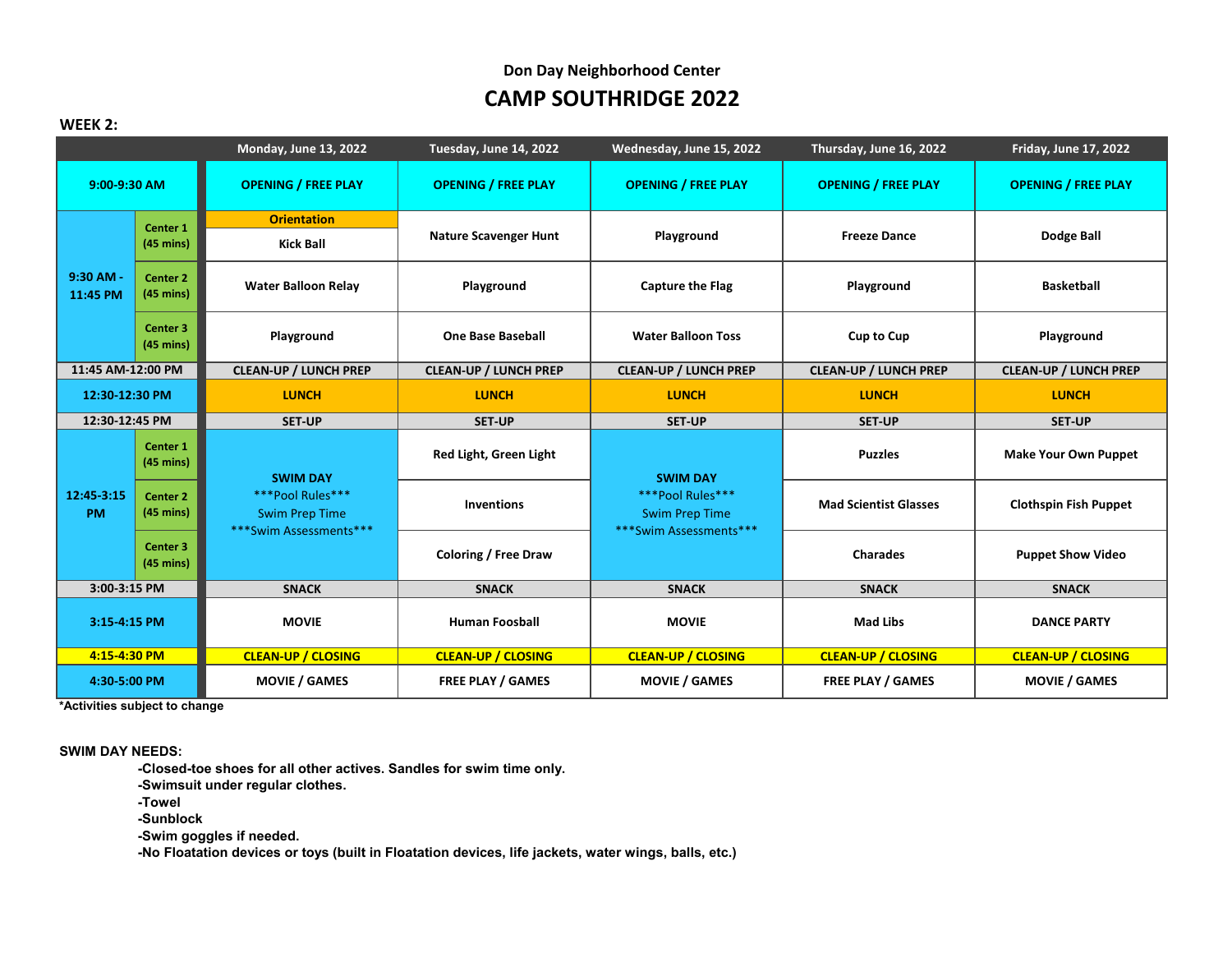#### **WEEK 3:**

|                         |                                            | Monday, June 20, 2022                                               | Tuesday, June 21, 2022         | Wednesday, June 22, 2022                                            | Thursday, June 23, 2022      | <b>Friday, June 24, 2022</b>   |
|-------------------------|--------------------------------------------|---------------------------------------------------------------------|--------------------------------|---------------------------------------------------------------------|------------------------------|--------------------------------|
| 9:00-9:30 AM            |                                            | <b>OPENING / FREE PLAY</b>                                          | <b>OPENING / FREE PLAY</b>     | <b>OPENING / FREE PLAY</b>                                          | <b>OPENING / FREE PLAY</b>   | <b>OPENING / FREE PLAY</b>     |
|                         | Center <sub>1</sub>                        | <b>Orientation</b>                                                  |                                |                                                                     |                              |                                |
| 9:30 AM -<br>11:45 PM   | $(45 \text{ mins})$                        | <b>Target Tennis</b>                                                | <b>Frisbee</b>                 | Playground                                                          | <b>Basketball</b>            | Kickball                       |
|                         | Center 2<br>$(45 \text{ mins})$            | <b>Duck Duck Splash</b>                                             | Playground                     | Dodge Ball                                                          | Playground                   | <b>Octopus Tag</b>             |
|                         | Center <sub>3</sub><br>$(45 \text{ mins})$ | Playground                                                          | <b>Simon Say</b>               | Spud                                                                | <b>Relay Race</b>            | Playground                     |
| 11:45 AM-12:00 PM       |                                            | <b>CLEAN-UP / LUNCH PREP</b>                                        | <b>CLEAN-UP / LUNCH PREP</b>   | <b>CLEAN-UP / LUNCH PREP</b>                                        | <b>CLEAN-UP / LUNCH PREP</b> | <b>CLEAN-UP / LUNCH PREP</b>   |
| 12:30-12:30 PM          |                                            | <b>LUNCH</b>                                                        | <b>LUNCH</b>                   | <b>LUNCH</b>                                                        | <b>LUNCH</b>                 | <b>LUNCH</b>                   |
| 12:30-12:45 PM          |                                            | <b>SET-UP</b>                                                       | SET-UP                         | <b>SET-UP</b>                                                       | <b>SET-UP</b>                | <b>SET-UP</b>                  |
|                         | Center 1<br>$(45 \text{ mins})$            | <b>SWIM DAY</b>                                                     | <b>Freeze Dance</b>            | <b>SWIM DAY</b>                                                     | <b>Charades</b>              | <b>Mulan Paper Lantern</b>     |
| 12:45-3:15<br><b>PM</b> | Center <sub>2</sub><br>$(45 \text{ mins})$ | ***Pool Rules***<br><b>Swim Prep Time</b><br>***Swim Assessments*** | Draw Your Own Disney Character | ***Pool Rules***<br><b>Swim Prep Time</b><br>***Swim Assessments*** | <b>Fruit Slice Bookmark</b>  | <b>Coloring / Free Draw</b>    |
|                         | Center 3<br>$(45 \text{ mins})$            |                                                                     | <b>Word Search</b>             |                                                                     | <b>Art for Arts Video</b>    | <b>Welcome to Disney Video</b> |
| 3:00-3:15 PM            |                                            | <b>SNACK</b>                                                        | <b>SNACK</b>                   | <b>SNACK</b>                                                        | <b>SNACK</b>                 | <b>SNACK</b>                   |
| 3:15-4:15 PM            |                                            | <b>MOVIE</b>                                                        | <b>Musical Chairs</b>          | <b>MOVIE</b>                                                        | <b>Human Tik Tac Toe</b>     | <b>DANCE PARTY</b>             |
| 4:15-4:30 PM            |                                            | <b>CLEAN-UP / CLOSING</b>                                           | <b>CLEAN-UP / CLOSING</b>      | <b>CLEAN-UP / CLOSING</b>                                           | <b>CLEAN-UP / CLOSING</b>    | <b>CLEAN-UP / CLOSING</b>      |
| 4:30-5:00 PM            |                                            | <b>MOVIE / GAMES</b>                                                | <b>FREE PLAY / GAMES</b>       | <b>MOVIE / GAMES</b>                                                | <b>FREE PLAY / GAMES</b>     | <b>MOVIE / GAMES</b>           |

**\*Activities subject to change**

**SWIM DAY NEEDS:**

**-Closed-toe shoes for all other actives. Sandles for swim time only. -Swimsuit under regular clothes. -Towel -Sunblock -Swim goggles if needed. -No Floatation devices or toys (built in Floatation devices, life jackets, water wings, balls, etc.)**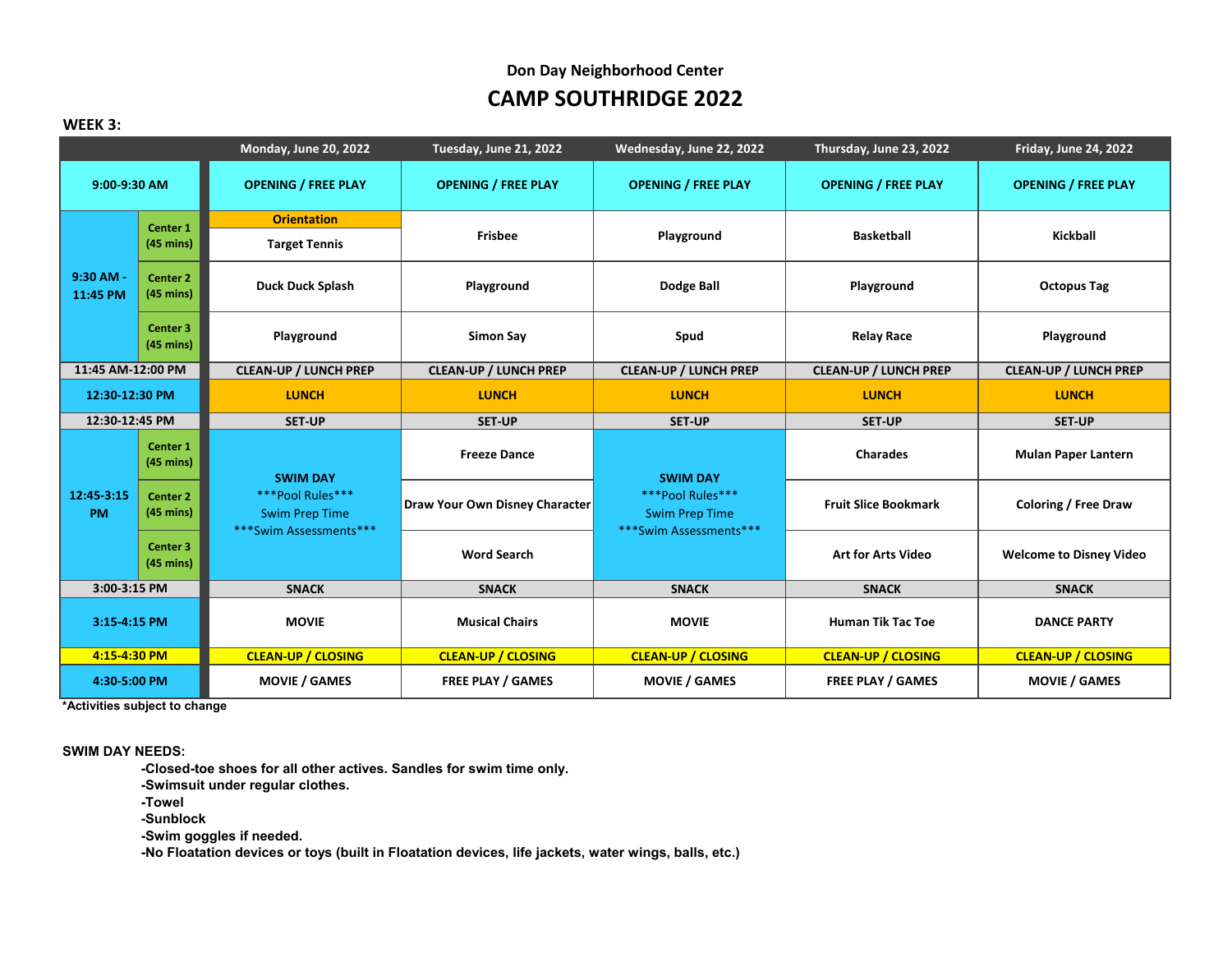#### **WEEK 4:**

|                         |                                            | Monday, June 27, 2022                                                                  | Tuesday, June 28, 2022       | Wednesday, June 29, 2022                                            | Thursday, June 30, 2022      | Friday, July 1, 2022                       |
|-------------------------|--------------------------------------------|----------------------------------------------------------------------------------------|------------------------------|---------------------------------------------------------------------|------------------------------|--------------------------------------------|
| 9:00-9:30 AM            |                                            | <b>OPENING / FREE PLAY</b>                                                             | <b>OPENING / FREE PLAY</b>   | <b>OPENING / FREE PLAY</b>                                          | <b>OPENING / FREE PLAY</b>   | <b>OPENING / FREE PLAY</b>                 |
| 9:30 AM -<br>11:45 PM   | Center 1                                   | <b>Orientation</b>                                                                     | <b>Four Corners</b>          | Playground                                                          | <b>Hot Potato</b>            | <b>Basketball</b>                          |
|                         | $(45 \text{ mins})$                        | Kickball                                                                               |                              |                                                                     |                              |                                            |
|                         | Center 2<br>$(45 \text{ mins})$            | <b>Rhythm Master</b>                                                                   | Playground                   | <b>Opinion Tag</b>                                                  | Playground                   | <b>Cup to Cup</b>                          |
|                         | Center 3<br>$(45 \text{ mins})$            | Playground                                                                             | <b>Frog Zapper</b>           | <b>Star Performer</b>                                               | <b>Relay Race</b>            | Playground                                 |
| 11:45 AM-12:00 PM       |                                            | <b>CLEAN-UP / LUNCH PREP</b>                                                           | <b>CLEAN-UP / LUNCH PREP</b> | <b>CLEAN-UP / LUNCH PREP</b>                                        | <b>CLEAN-UP / LUNCH PREP</b> | <b>CLEAN-UP / LUNCH PREP</b>               |
| 12:30-12:30 PM          |                                            | <b>LUNCH</b>                                                                           | <b>LUNCH</b>                 | <b>LUNCH</b>                                                        | <b>LUNCH</b>                 | <b>LUNCH</b>                               |
| 12:30-12:45 PM          |                                            | <b>SET-UP</b>                                                                          | <b>SET-UP</b>                | <b>SET-UP</b>                                                       | <b>SET-UP</b>                | <b>SET-UP</b>                              |
|                         | Center 1<br>$(45 \text{ mins})$            | <b>SWIM DAY</b><br>***Pool Rules***<br><b>Swim Prep Time</b><br>***Swim Assessments*** | <b>Mad Libs</b>              | <b>SWIM DAY</b>                                                     | <b>Puzzles</b>               | <b>How Firework Show Are Made</b><br>Video |
| 12:45-3:15<br><b>PM</b> | Center <sub>2</sub><br>$(45 \text{ mins})$ |                                                                                        | <b>Firework Painting</b>     | ***Pool Rules***<br><b>Swim Prep Time</b><br>***Swim Assessments*** | <b>Butterfly Snowflake</b>   | Paper Bean                                 |
|                         | Center 3<br>$(45 \text{ mins})$            |                                                                                        | The Wizard of Paws Video     |                                                                     | <b>Capture the Flag</b>      | <b>Simon Says</b>                          |
| 3:00-3:15 PM            |                                            | <b>SNACK</b>                                                                           | <b>SNACK</b>                 | <b>SNACK</b>                                                        | <b>SNACK</b>                 | <b>SNACK</b>                               |
| 3:15-4:15 PM            |                                            | <b>MOVIE</b>                                                                           | <b>Human Foosball</b>        | <b>MOVIE</b>                                                        | Kids Yoga                    | <b>DANCE PARTY</b>                         |
| 4:15-4:30 PM            |                                            | <b>CLEAN-UP / CLOSING</b>                                                              | <b>CLEAN-UP / CLOSING</b>    | <b>CLEAN-UP / CLOSING</b>                                           | <b>CLEAN-UP / CLOSING</b>    | <b>CLEAN-UP / CLOSING</b>                  |
| 4:30-5:00 PM            |                                            | <b>MOVIE / GAMES</b>                                                                   | <b>FREE PLAY / GAMES</b>     | <b>MOVIE / GAMES</b>                                                | <b>FREE PLAY / GAMES</b>     | <b>MOVIE / GAMES</b>                       |

**\*Activities subject to change**

**SWIM DAY NEEDS:**

**-Closed-toe shoes for all other actives. Sandles for swim time only.**

**-Swimsuit under regular clothes.**

**-Towel**

**-Sunblock**

**-Swim goggles if needed.**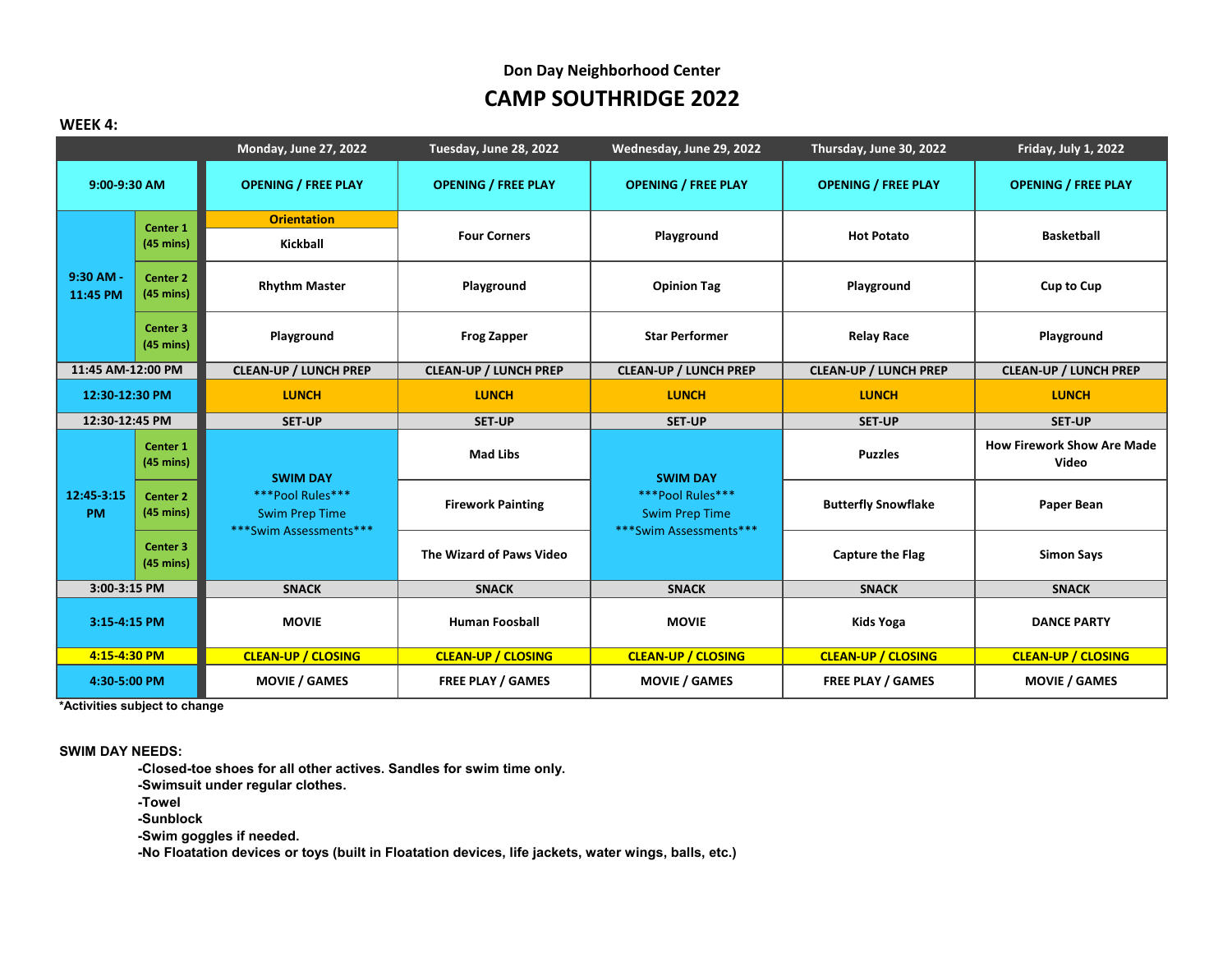| WEEK 5:                 |                                                            |                              |                                                              |                              |                              |
|-------------------------|------------------------------------------------------------|------------------------------|--------------------------------------------------------------|------------------------------|------------------------------|
|                         | Monday, July 4, 2022                                       | Tuesday, July 5, 2022        | Wednesday, July 6, 2022                                      | Thursday, July 7, 2022       | Friday, July 8, 2022         |
| 9:00-9:30 AM            |                                                            | <b>OPENING / FREE PLAY</b>   | <b>OPENING / FREE PLAY</b>                                   | <b>OPENING / FREE PLAY</b>   | <b>OPENING / FREE PLAY</b>   |
|                         | Center 1<br>$(45 \text{ mins})$                            | Red Light, Green Light       | Playground                                                   | <b>Basketball</b>            | <b>Scarenger Hunt</b>        |
| 9:30 AM -<br>11:45 PM   | Center 2<br>$(45 \text{ mins})$                            | Playground                   | <b>Crab Soccer</b>                                           | Playground                   | <b>Kickball</b>              |
|                         | Center 3<br>$(45 \text{ mins})$                            | <b>Octopus Tag</b>           | <b>Cup to Cup</b>                                            | Dodge Ball                   | Playground                   |
| 11:45 AM-12:00 PM       |                                                            | <b>CLEAN-UP / LUNCH PREP</b> | <b>CLEAN-UP / LUNCH PREP</b>                                 | <b>CLEAN-UP / LUNCH PREP</b> | <b>CLEAN-UP / LUNCH PREP</b> |
| 12:30-12:30 PM          |                                                            | <b>LUNCH</b>                 | <b>LUNCH</b>                                                 | <b>LUNCH</b>                 | <b>LUNCH</b>                 |
| 12:30-12:45 PM          |                                                            | <b>SET-UP</b>                | <b>SET-UP</b>                                                | <b>SET-UP</b>                | <b>SET-UP</b>                |
|                         |                                                            |                              |                                                              |                              |                              |
|                         | NO CAMP - Fouth of July<br>Center 1<br>$(45 \text{ mins})$ | <b>Star Performer</b>        |                                                              | Name that Song               | <b>Musical Chairs</b>        |
| 12:45-3:15<br><b>PM</b> | Center 2<br>$(45 \text{ mins})$                            | Yoga                         | <b>SWIM DAY</b><br>***Pool Rules***<br><b>Swim Prep Time</b> | <b>Freeform Painting</b>     | <b>Coloring / Free Draw</b>  |
|                         | Center 3<br>$(45 \text{ mins})$                            | Jellyfish Craft              | ***Swim Assessments***                                       | <b>Awesome Animals Video</b> | <b>Puzzles</b>               |
| 3:00-3:15 PM            |                                                            | <b>SNACK</b>                 | <b>SNACK</b>                                                 | <b>SNACK</b>                 | <b>SNACK</b>                 |
| 3:15-4:15 PM            |                                                            | <b>Charades</b>              | <b>MOVIE</b>                                                 | <b>Human Foosball</b>        | <b>DANCE PARTY</b>           |
| 4:15-4:30 PM            |                                                            | <b>CLEAN-UP / CLOSING</b>    | <b>CLEAN-UP / CLOSING</b>                                    | <b>CLEAN-UP / CLOSING</b>    | <b>CLEAN-UP / CLOSING</b>    |

**\*Activities subject to change**

**SWIM DAY NEEDS:**

**-Closed-toe shoes for all other actives. Sandles for swim time only.**

**-Swimsuit under regular clothes.**

**-Towel**

**-Sunblock**

**-Swim goggles if needed.**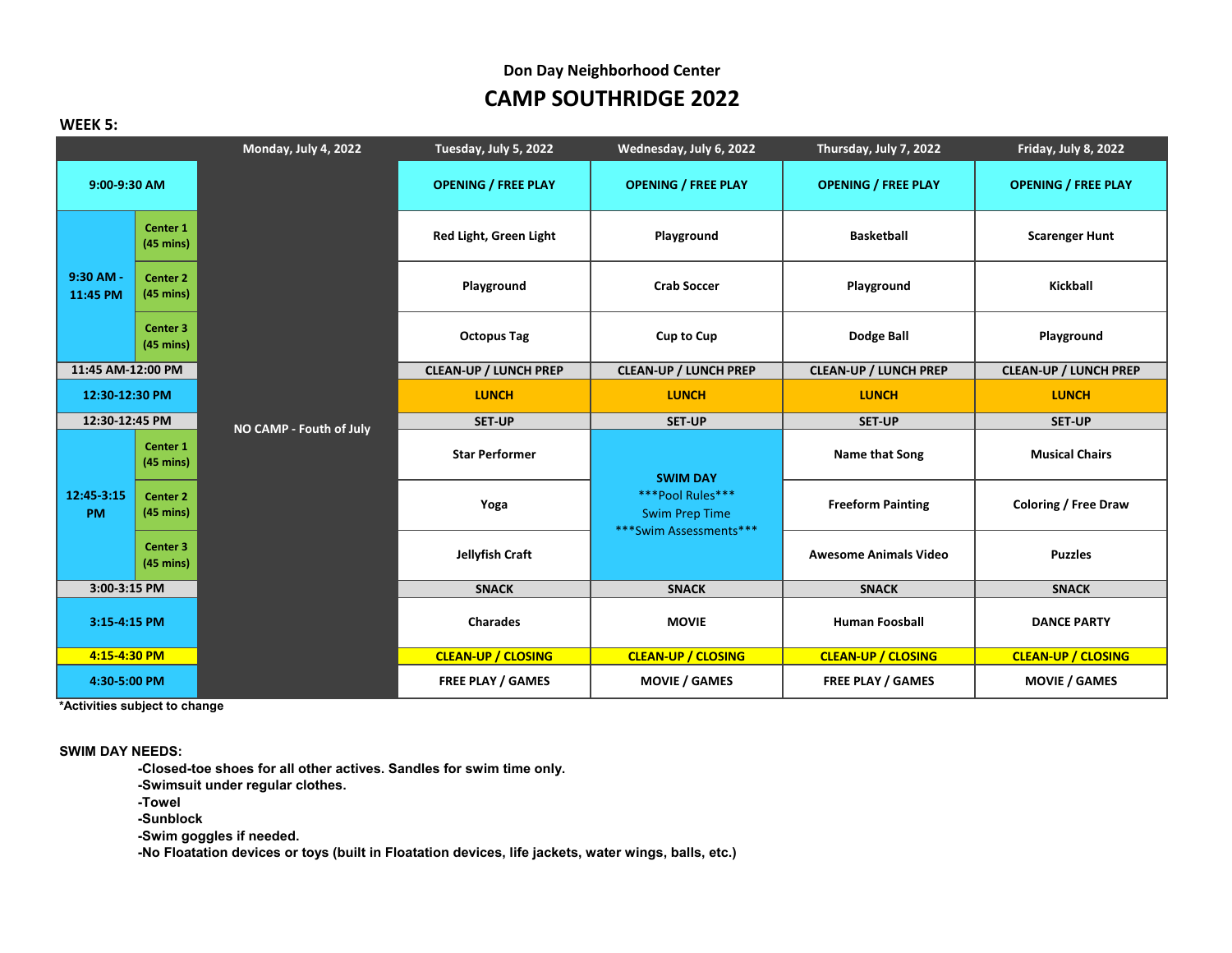# **CAMP SOUTHRIDGE 2022 Don Day Neighborhood Center**

#### **WEEK 6:**

|                         |                                            | <b>Monday, July 11, 2022</b>                                                           | Tuesday, July 12, 2022       | Wednesday, July 13, 2022                                            | Thursday, July 14, 2022      | <b>Friday, July 15, 2022</b> |
|-------------------------|--------------------------------------------|----------------------------------------------------------------------------------------|------------------------------|---------------------------------------------------------------------|------------------------------|------------------------------|
| 9:00-9:30 AM            |                                            | <b>OPENING / FREE PLAY</b>                                                             | <b>OPENING / FREE PLAY</b>   | <b>OPENING / FREE PLAY</b>                                          | <b>OPENING / FREE PLAY</b>   | <b>OPENING / FREE PLAY</b>   |
| 9:30 AM -<br>11:45 PM   | Center 1<br>$(45 \text{ mins})$            | <b>Orientation</b><br><b>Waterballon Toss</b>                                          | <b>Basket Ball</b>           | Playground                                                          | Cat & Mouse                  | <b>Cup to Cup</b>            |
|                         | <b>Center 2</b><br>$(45 \text{ mins})$     | <b>Copy Cat Stretches</b>                                                              | Playground                   | <b>Soccer</b>                                                       | Playground                   | <b>Name and Motion</b>       |
|                         | Center 3<br>$(45 \text{ mins})$            | Playground                                                                             | <b>Simon Says</b>            | <b>Telephone Game</b>                                               | <b>Kickball</b>              | Playground                   |
| 11:45 AM-12:00 PM       |                                            | <b>CLEAN-UP / LUNCH PREP</b>                                                           | <b>CLEAN-UP / LUNCH PREP</b> | <b>CLEAN-UP / LUNCH PREP</b>                                        | <b>CLEAN-UP / LUNCH PREP</b> | <b>CLEAN-UP / LUNCH PREP</b> |
| 12:30-12:30 PM          |                                            | <b>LUNCH</b>                                                                           | <b>LUNCH</b>                 | <b>LUNCH</b>                                                        | <b>LUNCH</b>                 | <b>LUNCH</b>                 |
| 12:30-12:45 PM          |                                            | <b>SET-UP</b>                                                                          | <b>SET-UP</b>                | <b>SET-UP</b>                                                       | <b>SET-UP</b>                | <b>SET-UP</b>                |
|                         | Center <sub>1</sub><br>$(45 \text{ mins})$ | <b>SWIM DAY</b><br>***Pool Rules***<br><b>Swim Prep Time</b><br>***Swim Assessments*** | Dance Off                    | <b>SWIM DAY</b>                                                     | <b>DIY Lava Lamps</b>        | <b>Tape Painting</b>         |
| 12:45-3:15<br><b>PM</b> | <b>Center 2</b><br>$(45 \text{ mins})$     |                                                                                        | <b>Bubble Wands</b>          | ***Pool Rules***<br><b>Swim Prep Time</b><br>***Swim Assessments*** | <b>Volcanoes</b>             | <b>Board Games</b>           |
|                         | Center 3<br>$(45 \text{ mins})$            |                                                                                        | <b>Word Search</b>           |                                                                     | <b>Imagining Adventures</b>  | <b>Wild Cargo Video</b>      |
| 3:00-3:15 PM            |                                            | <b>SNACK</b>                                                                           | <b>SNACK</b>                 | <b>SNACK</b>                                                        | <b>SNACK</b>                 | <b>SNACK</b>                 |
| 3:15-4:15 PM            |                                            | <b>MOVIE</b>                                                                           | <b>Human Foosball</b>        | <b>MOVIE</b>                                                        | <b>Face Painting</b>         | <b>DANCE PARTY</b>           |
| 4:15-4:30 PM            |                                            | <b>CLEAN-UP / CLOSING</b>                                                              | <b>CLEAN-UP / CLOSING</b>    | <b>CLEAN-UP / CLOSING</b>                                           | <b>CLEAN-UP / CLOSING</b>    | <b>CLEAN-UP / CLOSING</b>    |
| 4:30-5:00 PM            |                                            | <b>MOVIE / GAMES</b>                                                                   | <b>FREE PLAY / GAMES</b>     | <b>MOVIE / GAMES</b>                                                | <b>FREE PLAY / GAMES</b>     | <b>MOVIE / GAMES</b>         |

**\*Activities subject to change**

**SWIM DAY NEEDS:**

**-Closed-toe shoes for all other actives. Sandles for swim time only.**

**-Swimsuit under regular clothes.**

**-Towel**

**-Sunblock**

**-Swim goggles if needed.**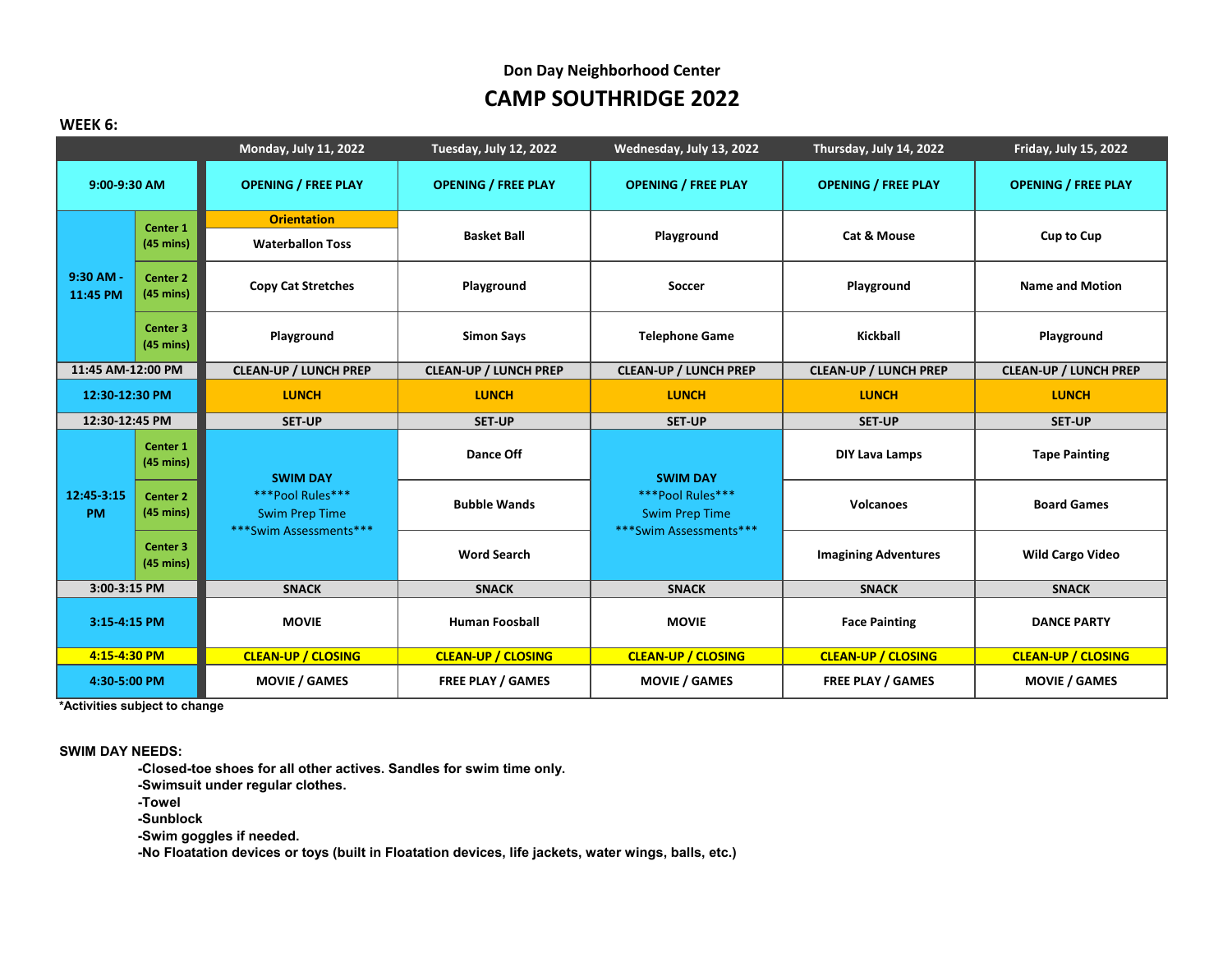#### **WEEK 7:**

|                         |                                            | Monday, July 18, 2022                                                                  | Tuesday, July 19, 2022       | Wednesday, July 20, 2022                                            | Thursday, July 21, 2022      | Friday, July 22, 2022        |
|-------------------------|--------------------------------------------|----------------------------------------------------------------------------------------|------------------------------|---------------------------------------------------------------------|------------------------------|------------------------------|
| 9:00-9:30 AM            |                                            | <b>OPENING / FREE PLAY</b>                                                             | <b>OPENING / FREE PLAY</b>   | <b>OPENING / FREE PLAY</b>                                          | <b>OPENING / FREE PLAY</b>   | <b>OPENING / FREE PLAY</b>   |
| 9:30 AM -<br>11:45 PM   | Center <sub>1</sub><br>$(45 \text{ mins})$ | <b>Orientation</b><br><b>Tennis</b>                                                    | <b>Basketball</b>            | Playground                                                          | <b>Basketball</b>            | <b>Dodge Ball</b>            |
|                         | <b>Center 2</b><br>$(45 \text{ mins})$     | <b>Soccer</b>                                                                          | Playground                   | <b>One Base Baseball</b>                                            | Playground                   | <b>Waterballoon Toss</b>     |
|                         | Center <sub>3</sub><br>$(45 \text{ mins})$ | Playground                                                                             | <b>Towel Toss</b>            | <b>Cup to Cup</b>                                                   | <b>Kickball</b>              | Playground                   |
| 11:45 AM-12:00 PM       |                                            | <b>CLEAN-UP / LUNCH PREP</b>                                                           | <b>CLEAN-UP / LUNCH PREP</b> | <b>CLEAN-UP / LUNCH PREP</b>                                        | <b>CLEAN-UP / LUNCH PREP</b> | <b>CLEAN-UP / LUNCH PREP</b> |
| 12:30-12:30 PM          |                                            | <b>LUNCH</b>                                                                           | <b>LUNCH</b>                 | <b>LUNCH</b>                                                        | <b>LUNCH</b>                 | <b>LUNCH</b>                 |
| 12:30-12:45 PM          |                                            | <b>SET-UP</b>                                                                          | <b>SET-UP</b>                | <b>SET-UP</b>                                                       | <b>SET-UP</b>                | <b>SET-UP</b>                |
|                         | Center 1<br>$(45 \text{ mins})$            | <b>SWIM DAY</b><br>***Pool Rules***<br><b>Swim Prep Time</b><br>***Swim Assessments*** | <b>Summer Fun Fitness</b>    | <b>SWIM DAY</b>                                                     | <b>Eord Shearch</b>          | Dance Off                    |
| 12:45-3:15<br><b>PM</b> | <b>Center 2</b><br>$(45 \text{ mins})$     |                                                                                        | <b>DIY Olympic Medal</b>     | ***Pool Rules***<br><b>Swim Prep Time</b><br>***Swim Assessments*** | <b>Coloring / Free Draw</b>  | <b>Bingo</b>                 |
|                         | Center <sub>3</sub><br>$(45 \text{ mins})$ |                                                                                        | <b>Board Games</b>           |                                                                     | <b>SPUD</b>                  | <b>Painting Collage</b>      |
| 3:00-3:15 PM            |                                            | <b>SNACK</b>                                                                           | <b>SNACK</b>                 | <b>SNACK</b>                                                        | <b>SNACK</b>                 | <b>SNACK</b>                 |
| 3:15-4:15 PM            |                                            | <b>MOVIE</b>                                                                           | <b>Kids Yoga</b>             | <b>MOVIE</b>                                                        | <b>Human Foosball</b>        | <b>DANCE PARTY</b>           |
| 4:15-4:30 PM            |                                            | <b>CLEAN-UP / CLOSING</b>                                                              | <b>CLEAN-UP / CLOSING</b>    | <b>CLEAN-UP / CLOSING</b>                                           | <b>CLEAN-UP / CLOSING</b>    | <b>CLEAN-UP / CLOSING</b>    |
| 4:30-5:00 PM            |                                            | <b>MOVIE / GAMES</b>                                                                   | <b>FREE PLAY / GAMES</b>     | <b>MOVIE / GAMES</b>                                                | <b>FREE PLAY / GAMES</b>     | <b>MOVIE / GAMES</b>         |

**\*Activities subject to change**

**SWIM DAY NEEDS:**

**-Closed-toe shoes for all other actives. Sandles for swim time only.**

**-Swimsuit under regular clothes.**

**-Towel**

**-Sunblock**

**-Swim goggles if needed.**